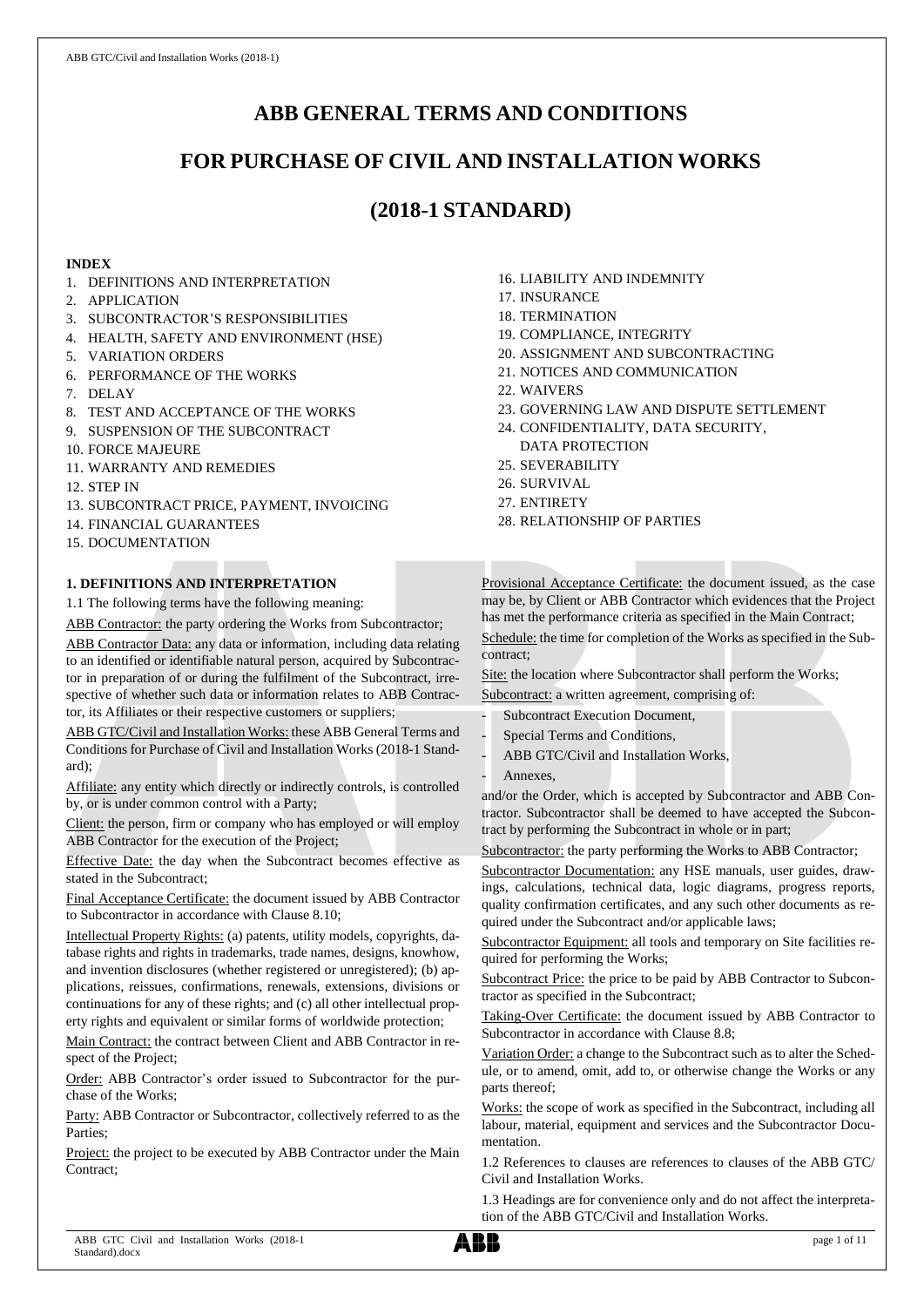#### **2. APPLICATION**

2.1 The Subcontract, including the ABB GTC/Civil and Installation Works, shall be the exclusive terms and conditions which shall govern the contractual relationship between ABB Contractor and Subcontractor.

2.2 No terms or conditions delivered with or contained in Subcontractor's quotations, acknowledgements, acceptances, specifications or similar documents shall form part of the Subcontract, and Subcontractor waives any right which it might have to rely on such terms or conditions.

2.3 Any amendments to the Subcontract shall be agreed in writing.

# **3. SUBCONTRACTOR'S RESPONSIBILITIES**

3.1 Subcontractor shall perform the Works:

3.1.1 in accordance with the applicable laws and regulations, including but not limited to statutes, ordinances, permits or approvals (collectively the Applicable Laws) of any federal, state, local or other authority or labour union applicable to the Works, and shall keep ABB Contractor indemnified against all penalties and liabilities for non-compliance with any such Applicable Laws. To the extent that such regulations are advisory rather than mandatory, the standard of compliance to be achieved by Subcontractor shall be in compliance with generally accepted best practice of the relevant industry. The Schedule and the Subcontract Price may be adjusted to take account of any increase or decrease in cost or delay resulting from a change in the Applicable Laws which materially affects Subcontractor in the performance of its obligations under the Subcontract, provided however that adjustments relevant to the performance of the Works are obtained by ABB Contractor from Client under the Main Contract;

3.1.2 in accordance with the Subcontract and ABB Contractor instructions;

3.1.3 free from defects and from any rights of third parties;

3.1.4 on the dates specified in the Schedule;

3.1.5 as per bill of quantities specified in the Subcontract; and

3.1.6 by skilled, experienced and competent engineers, foremen and labour, hired in numbers necessary for the proper and timely performance of the Works.

3.2 Subcontractor shall not substitute or modify any of the Works or make any changes to the Works without ABB Contractor's prior written approval.

3.3 Subcontractor shall carry out and be responsible for the Works. If during the approval procedure ABB Contractor/Client requires any modifications of the submitted design in the frame of the completeness and functionality of the Works, such modifications shall be deemed included in the Subcontract Price. Subcontractor shall prepare drawings, calculations, patterns, models, and other Subcontractor Documentation in sufficient detail to meet all Applicable Laws and regulatory approvals and to provide ABB Contractor and Client and other persons concerned with sufficient information to install, maintain and otherwise use the Works.

3.4 Subcontractor shall satisfy itself as to all specifics of the Site and all other aspects of the Project insofar as they affect the Works or the performance of the Subcontract. Subcontractor shall also satisfy itself as to the means of access to the Site, the accommodation and telecommunication equipment which may be required, the extent and nature of work, which specific kind of labour, material, equipment and services are required and available for performing the Works and whether Subcontractor has reasonably considered all such aspects in the Subcontract Price, including but not limited to temporary power and water supply and sufficient storage area, for which Subcontractor shall be responsible.

3.5 Subcontractor's failure to examine the Site or obtain information required shall not relieve Subcontractor neither from the responsibility of estimating properly the costs of performing the Works, nor from the responsibility for additional costs arising out of or in connection with

such omission, nor from the responsibility for the performance of the Subcontract. Neither ABB Contractor nor Client assumes any responsibility whatsoever concerning the sufficiency or accuracy of such investigations, the records thereof, or of any interpretations set forth. Neither ABB Contractor nor Client offers any guarantee or warranty, either expressed or implied, that the conditions indicated by such investigations, or the records thereof, are representative of conditions existing throughout the Site. Subcontractor understands and expressly acknowledges that unforeseen developments may occur and that conditions different from those indicated may be encountered.

3.6 Subcontractor is deemed to have examined and taken into consideration all relevant conditions, risks, contingencies, legal requirements, necessary schedules, drawings and plans and all other circumstances which may affect the performance of the Works or its obligations under the Subcontract, and to have obtained all additional information and details which Subcontractor requires for the performance of the Subcontract. ABB Contractor shall not bear any costs or losses due to Subcontractor's failure to obtain such information.

3.7 Subcontractor shall give all notices and obtain and pay for all permits, visas, licenses and fulfil all other requirements necessary for performing the Works.

3.8 Subcontractor shall hire and provide sufficient number of competent, experienced and/or certified personnel for the performance of the Works. Subcontractor shall hire competent representatives to supervise the provision of the Works at Site and shall give notice to ABB Contractor about the names of such representatives. Upon ABB Contractor's request Subcontractor shall remove forthwith any person who, in the opinion of ABB Contractor, misconducts or is incompetent or negligent. Any person so removed shall be replaced within fifteen (15) calendar days by a competent substitute. Subcontractor shall bear all costs relating to such removal.

3.9 Subcontractor shall have available all Subcontractor Equipment and shall not remove such Subcontractor Equipment from Site without ABB Contractor's prior written approval.

3.10 Subcontractor shall access the Site only with ABB Contractor's prior written approval. ABB Contractor shall grant Subcontractor access to the respective portions of the Site (as may be required in accordance with the Schedule) to enable Subcontractor to perform its obligations under the Subcontract. Subcontractor shall not carry out any work activity on Site without ABB Contractor first reviewing Risk Reduction and Method Statement specified in Clause 4.1.

3.11 Subcontractor shall pay and be responsible for the suitability and availability of access routes to the Site as well as for any special or temporary rights of way required for access to the Site and performance of the Subcontract. Subcontractor shall take precautions to keep all public or private roads or tracks clear of any spillage or droppings from its traffic. Subcontractor shall immediately clear all such spillage or droppings at its expense.

3.12 Subcontractor bears the risk of loss of or damages to the Works until issuance of the Provisional Acceptance Certificate or six (6) months from issuance of the Taking-Over Certificate, whichever occurs first. Notwithstanding the foregoing, Subcontractor shall be responsible for any loss of or damages to the Works caused by Subcontractor thereafter.

3.13 Subcontractor shall properly cover up and protect until issuance of the Taking-Over Certificate any portion of the Works which is exposed to loss or damage due to weather or other causes and shall take every reasonable precaution to protect such portion of the Works.

3.14 Subcontractor shall co-operate with ABB Contractor to schedule and perform the Works so as to avoid conflict or interference with work performed by other parties at Site.

3.15 If the performance of the Works depends on provision of equipment or execution of works by ABB Contractor, Client or third parties, Subcontractor shall, prior to proceeding with the affected part of the

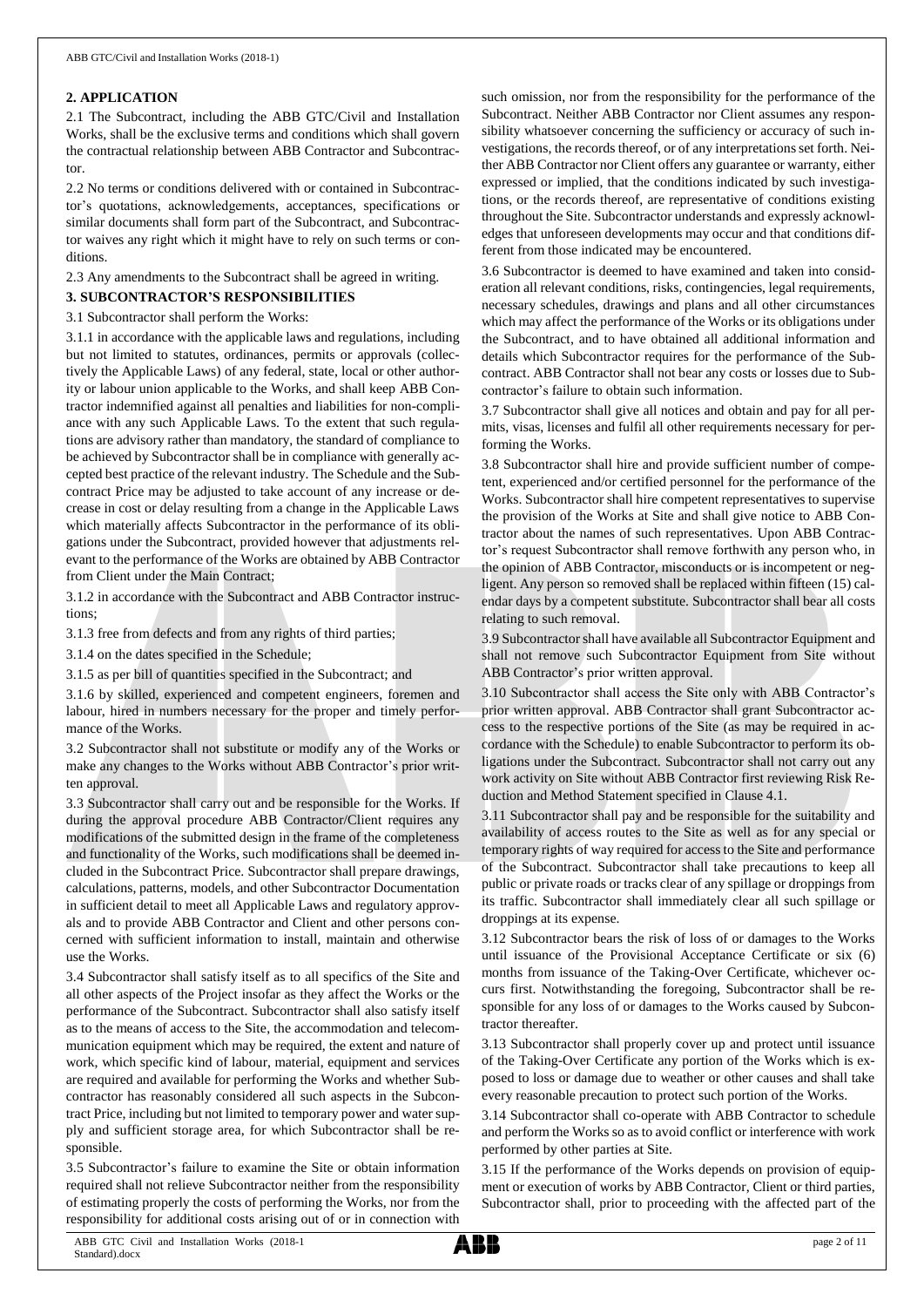Subcontract, promptly report in writing to ABB Contractor any apparent discrepancies or defects in equipment or execution of work or material. Otherwise such equipment or execution of works shall be deemed accepted by Subcontractor.

3.16 Subcontractor shall be responsible for handling of materials and equipment supplied by ABB Contractor. This includes unloading and loading at the Site stores, store keeping and transportation within the Site. Subcontractor shall at its own expense provide store buildings and fence around the storage area and maintain a suitable store recording system. The stores shall be open at all times for inspection by ABB Contractor or Client. Upon arrival of materials or equipment on Site, Subcontractor shall perform an inspection and record any defects and deficiencies on the receipt, otherwise, materials and equipment shall be deemed received in good order and condition. From this moment such materials and equipment shall be deemed handed over and in the custody of Subcontractor. Any loss or damage shall be immediately reported to ABB Contractor. Subcontractor shall be responsible for the security measures at Site and bears the risk of loss or damage of anything brought to Site by Subcontractor, and all material and equipment unloaded by Subcontractor.

3.17 Upon ABB Contractor's request, Subcontractor shall remove without undue delay any material, equipment, scaffolding, debris etc. arising from the performance of the Works.

3.18 Before issuance of the Taking-Over Certificate, Subcontractor shall clean the Site to the satisfaction of ABB Contractor.

3.19 If any portion of the Works is covered or otherwise made inaccessible contrary to the request of ABB Contractor or to the Subcontract, such portion shall, upon request of ABB Contractor, be uncovered for ABB Contractor's inspection and thereafter be covered again, all at Subcontractor's costs. If any portion of the Works has been covered or otherwise made inaccessible which ABB Contractor has not specifically requested to inspect prior to being covered, ABB Contractor reserves the right to inspect and Subcontractor shall uncover such Work. If such Work is found to be in accordance with the Subcontract, the reasonable direct costs of uncovering and covering shall, after issuance of a Variation Order, be to the account of ABB Contractor. If such Work is found not to be in accordance with the Subcontract, Subcontractor shall bear such costs.

3.20 Subcontractor shall be responsible for any activities performed by its employees in relation to the Subcontract. In particular:

3.20.1 Subcontractor assumes full and exclusive responsibility for any occupational accident or disease occurred to its employees in relation to the Subcontract;

3.20.2 the Parties agree that the Subcontract does not imply any employment relationship between ABB Contractor and Subcontractor, or between ABB Contractor and Subcontractor's employees assigned to the performance of the Subcontract. ABB Contractor shall remain free of any responsibility or liability for labour, social security or taxes with respect to Subcontractor and its employees assigned to the performance of the Subcontract;

3.20.3 Subcontractor shall hire in its own name all employees required to perform the Subcontract, who shall under no circumstances act as ABB Contractor's employees;

3.20.4 Subcontractorshall be solely and exclusively responsible for any claims and/or lawsuits filed by its employees and shall, without limitation, defend, indemnify and hold harmless ABB Contractor from any claim, proceeding, action, fine, loss, costs, damages and expenses arising out of or relating to any such claims and/or lawsuits, and any noncompliance with Applicable Laws. Subcontractor undertakes to appear in court at its own costs if requested by ABB Contractor, acknowledging its status as sole and exclusive employer, and to provide ABB Contractor with all requested documentation necessary to ensure proper legal defence of ABB Contractor in court;

3.20.5 ABB Contractor is authorized to make any payments due to Subcontractor's employees performing the Subcontract, in order to avoid lawsuits, liens or encumbrances. Such payments may be made through withholding Subcontractor's credits, offsetting or in any other way. Subcontractor shall provide any support requested by ABB Contractor with regard to such payments and indemnify ABB Contractor for any payments made.

## **4. HEALTH, SAFETY AND ENVIRONMENT (HSE)**

4.1 Subcontractor shall comply and ensure compliance by any of its employees with all (i) applicable laws, industry standards and good engineering practice relating to health, safety and environment, personnel and the Works and Site (collectively referred to as HSE Applicable Laws), (ii) ABB Code of Practice for Safe Working, Project HSE Plan, Risk Evaluation and Management, Risk Reduction and Method Statement, List of HSE Specifications, (iii) ABB Contractor's and Client's instructions concerning HSE at Site, foregoing (i) to (iii) collectively referred to as HSE Requirements, as specified in the Special Terms and Conditions.

4.2 Subcontractor's compliance with HSE Requirements requires the active participation of all levels of Subcontractor's management and supervision. Subcontractor shall appoint and keep assigned during the entire performance of the Works certified HSE Manager and Site Manager, who are to be approved by ABB Contractor. Upon Effective Date, Subcontractor shall provide evidence to ABB Contractor of the HSE Manager's and Site Manager's professional HSE certification accredited by a reputable industry body. The HSE Manager and Site Manager shall have responsibility and authority for co-ordinating implementation of the Project HSE Plan. The HSE Manager and Site Manager shall have a direct line of communication to ABB Contractor's representative.

4.3 Subcontractor shall allocate sufficient and qualified HSE resources to satisfy its obligations with regard to HSE. Resources allocation shall be reviewed periodically by Subcontractor and shared with ABB Contractor to ensure HSE Requirements can be met. Subcontractor shall ensure that all its personnel working on Site have received relevant training and introduction before being allowed to work on Site. Subcontractor shall have qualified HSE engineers, officers and advisors at senior level to support the line management throughout the entire performance of the Works. Subcontractor shall immediately remove from Site any person who, in ABB Contractor's opinion, fails to comply with any HSE Requirements.

4.4 Regular HSE meetings shall be held between ABB Contractor and Subcontractor personnel as per a meeting schedule to be agreed upon, and upon reasonable ABB Contractor request. Subcontractor shall also hold regular HSE meetings involving line management and employees' representatives. The minutes of all the meetings shall be recorded and be available promptly for review by ABB Contractor upon written request. In addition to these regular meetings, ad-hoc meetings shall be organized by Subcontractor, for specific design, construction or installation issues, to address risk identification and risk assessment related to the activity and/or related to the potential consequence on the Project.

4.5 Subcontractor shall perform daily monitoring of Site activities by Site supervisory personnel as an integral part of the Works. Informal daily Site tours shall be conducted regularly during each shift to ensure all activities comply with the agreed method statement as referred to in the Special Terms and Conditions. Subcontractor shall actively participate in all ABB HSE forums, meetings, inspections and initiatives.

4.6 Subcontractor shall be solely responsible for the health and safety of all its employees at Site and shall immediately advise ABB Contractor and the relevant authority, if so required, of the occurrence of any accident, incident or near-miss on or about the Site or otherwise in connection with the performance of the Works. Within twenty four (24) hours after the occurrence of any such accident, incident or near-miss, Subcontractor shall furnish ABB Contractor with a written report, which shall be followed within fourteen (14) calendar days by a final report. Subcontractor shall also provide such a report to the appropriate

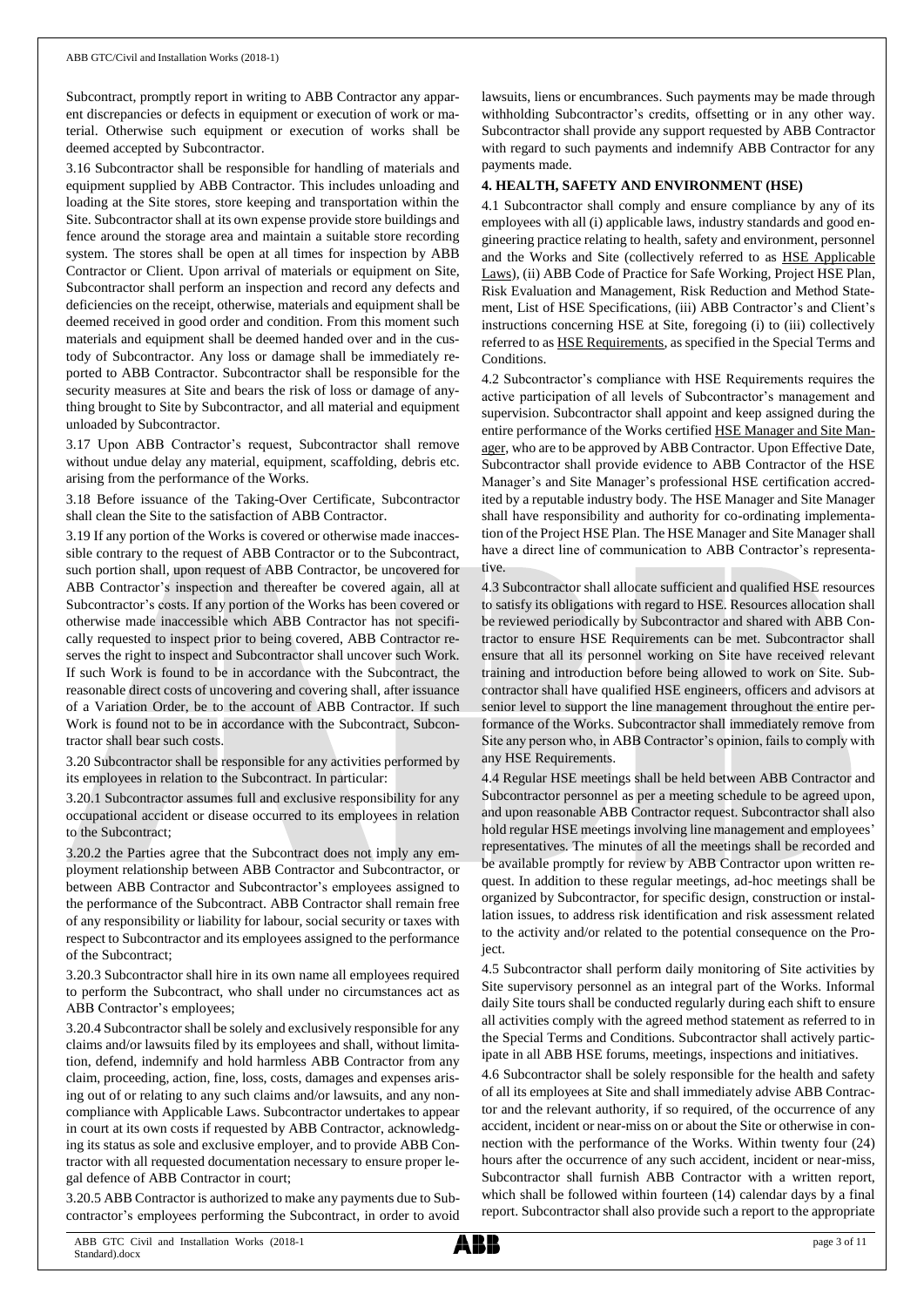authority when required. This procedure shall not relieve Subcontractor from the full responsibility to protect persons, environment and property, and from any of its liabilities.

4.7 Subcontractor shall, if requested by ABB Contractor, perform medical examination of its employees prior to arrival on Site and provide ABB Contractor with the results of such examination, unless such provision would violate Applicable Laws. ABB reserves the right for medical reasons to deny Subcontractor's personnel access to Site.

4.8 Subcontractor shall maintain the whole area of its operations in a clean, tidy and safe condition and arrange all items necessary for providing the Works in an orderly manner. Any rubbish, waste material, debris, etc. generated from providing the Works shall be systematically cleared off the working areas and Subcontractor shall be responsible for disposing material in accordance with HSE Applicable Laws and other regulations. In addition, any such substance or material that could cause damage or harm to the environment shall be stored, transported, treated and removed to, at and from the Site in the most environmental friendly way possible and in accordance with HSE Applicable Laws and other regulations. Subcontractor shall also clear all its items constituting a fire hazard from Site. If Subcontractor fails to immediately comply with written instructions to clear materials, ABB Contractor shall clear such materials at Subcontractor's risk and expense.

4.9 Subcontractor shall notify ABB Contractor of all hazardous materials (as such term is defined in HSE Applicable Laws or other regulations) which are contained in the Works. Subcontractor shall furnish ABB Contractor with copies of all applicable material safety data sheets and provide any appropriate special handling instructions for the Works no later than ten (10) calendar days prior to the provision of the Works.

4.10 Subcontractor shall communicate in time to ABB Contractor its audits and inspections plan, in order to allow ABB Contractor to participate in its audits and inspections if ABB Contractor wishes so. In addition, ABB Contractor shall have the right to carry out its own HSE audits at Site during all phases of the Works to assess Subcontractor compliance with the HSE Requirements. Subcontractor shall provide all relevant resources, documentation and assistance as required by ABB Contractor to perform such audits.

4.11 ABB Contractor shall have the right to request Subcontractor to suspend the performance of the Subcontract or any part thereof, including postponing the provision of Subcontractor's work, for such times and in such manner as ABB Contractor considers necessary (i) for proper HSE in the execution of Subcontractor's work or (ii) due to any default by Subcontractor with HSE Requirements, in which case Subcontractor shall bear all costs and be liable for the delay arising from such suspension. Without prejudice to any other rights or remedies to which ABB Contractor may be entitled, ABB Contractor shall have the right to terminate the Subcontract in accordance with Clause 18.2.

4.12 Subcontractor shall ensure that its subcontractors are subject to and comply with the same obligations and HSE Requirements as applicable to Subcontractor.

## **5. VARIATION ORDERS**

5.1 ABB Contractor may issue, using the form provided in the Annexes, Variation Orders to Subcontractor in order to alter the Schedule, or to amend, omit, add to, or otherwise change the Works or any parts thereof. Subcontractor shall carry out such Variation Orders only upon receipt of a written Variation Order and continue to be bound by the provisions of the Subcontract. The value of each Variation Order shall then be added to or deducted from the Subcontract Price, as appropriate and specified in Clause 5.2. The Variation Order shall, as the case may be, express the amount of time by virtue of which the Schedule shall be shortened or extended.

5.2 Payments or credits for any Variation Order shall be calculated in accordance with the following order: (i) agreed unit price list as defined in the Subcontract, (ii) lump sum to be agreed between ABB Contractor

and Subcontractor, (iii) on a time and material basis or, (iv) if necessary, as a combination of these methods. If the agreed unit price list does not cover the subject matter of the Variation Order, an additional price shall be determined by ABB Contractor on the basis of prices in the list for similar goods, and added to the unit price list.

5.3 Variations requested by ABB Contractor in a reasonable time period shall not entitle Subcontractor to an extension of time for performance of its obligations.

5.4 If Subcontractor believes that any order, request, act or omission of ABB Contractor constitutes a change to the Subcontract, Subcontractor shall within five (5) calendar days of such order, request, act or omission forward a written proposal for a Variation Order in respect of such change to ABB Contractor. Subcontractor shall not be entitled to additional compensation in respect of costs and/or time incurred, unless ABB Contractor issues a Variation Order as a result of Subcontractor's proposal and Subcontractor complies with the notice provisions of this Clause.

5.5 Subcontractor shall not postpone or delay the performance of a Variation Order on the grounds of dispute, or that it is subject to acceptance by Subcontractor, or agreeing to the value amount, or time extension to Schedule.

# **6. PERFORMANCE OF THE WORKS**

6.1 Subcontractor shall perform the Works and meet the Schedule as specified in the Subcontract. Partial performance is not accepted unless confirmed or requested by ABB Contractor in writing.

6.2 Subcontractor shall submit for ABB Contractor's approval a detailed execution plan (including agreed milestones and activities with duration and planned resources as specified in the Subcontract) for the performance of the Subcontract and shall assist and cooperate with ABB Contractor in all respects of scheduling and planning.

6.3 Unless requested otherwise, Subcontractor shall at least weekly in the form requested by ABB Contractor, report the status of the Works. The report shall provide a statement regarding the timely performance of the Works (including photos), bill of quantities managed during that month and bill of quantities to be managed during the next month, and steps proposed for expediting whenever required. The report shall also show the numbers and categories of workers assigned to defined activities as well as the numbers and categories of machinery and equipment at Site. Subcontractor shall anticipate that the Works may be interfered with or incidentally delayed from time to time due to concurrent performance of work by others. The report shall be provided to ABB Contractor within five (5) calendar days from the end of the month covered by the report. If the performance of any Works is behind the Schedule, Subcontractor shall submit in writing a recovery plan specifying its activities for reaching compliance with the Schedule. Upon ABB Contractor's request, Subcontractor shall provide all information regarding the performance of the Works. ABB Contractor reserves the right to withhold payments under the Subcontract if Subcontractor fails to submit any reports.

6.4 Subcontractor shall provide no later than at the time of acceptance of the Subcontract the customs tariff numbers of the country of consignment, and the countries of origin for all Works. For controlled Works, the relevant national export control numbers must be indicated and, if the Works are subject to U.S. export regulations, the U.S. Export Control Classification Numbers (ECCN) or classification numbers of the International Traffic in Arms Regulations (ITAR) must be specified. Proofs of preferential origin as well as conformity declarations and marks of the country of consignment or destination are to be submitted without being requested; certificates of origin upon request.

## **7. DELAY**

7.1 If Subcontractor does not comply with the Schedule, ABB Contractor reserves the right to instruct Subcontractor in writing to expedite its performance. Subcontractor shall take such measures as instructed by ABB Contractor for acceleration of progress so as to complete the performance of the Works, or the relevant part thereof, according to

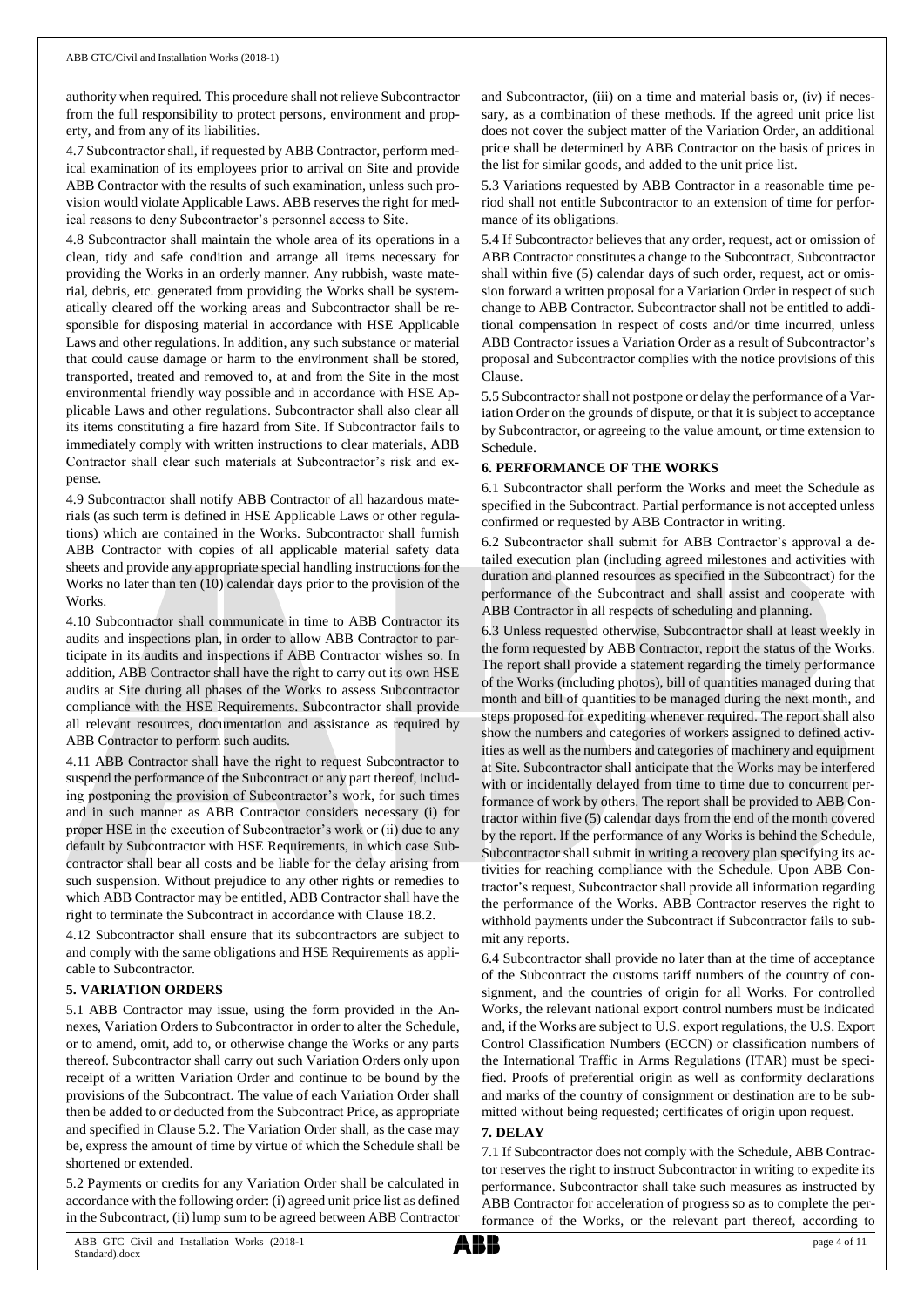Schedule. Subcontractor shall not be entitled to any additional payment for taking such steps to meet the Schedule. Subcontractor shall notify ABB Contractor in writing within twenty-four (24) hours of the occurrence and cause of any delay and make every effort to minimise or mitigate the costs or the consequences of such delay.

7.2 If Subcontractor fails to perform the Works according to Schedule, Subcontractor shall pay liquidated damages to ABB Contractor as for the rate specified in the Subcontract. Subcontractor shall pay the liquidated damages upon written demand or upon receipt of an invoice from ABB Contractor. ABB Contractor reserves the right to deduct the amount of liquidated damages from any payments due or which may become due to Subcontractor, or from Subcontractor's financial guarantees, without prejudice to any other recovery method. Payment of liquidated damages shall not relieve Subcontractor from any of its obligations or liabilities under the Subcontract.

7.3 If the delay in providing the Works is such that ABB Contractor is entitled to maximum liquidated damages and if the Works are still not performed, ABB Contractor may in writing demand performance of the Works within a final reasonable period (not less than one week).

7.4 If Subcontractor does not perform the Works within such final period, ABB Contractor reserves the right to:

7.4.1 terminate the Subcontract pursuant to Clause 18 (Termination);

7.4.2 refuse any subsequent performance of the Works;

7.4.3 recover from Subcontractor any costs and expenses reasonably incurred by ABB Contractor in obtaining the Works in substitution from another subcontractor; and/or

7.4.4 claim, in addition to liquidated damages under Clause 7, damages for any costs, losses, expenses and liquidated damages incurred by ABB Contractor which are attributable to Subcontractor's delay.

7.5 ABB Contractor shall also have the right to terminate the Subcontract by notice in writing to Subcontractor if it is clear from the circumstances that a delay in providing the Works will occur which under Clause 7 would entitle ABB Contractor to maximum liquidated damages.

## **8. TEST AND ACCEPTANCE OF THE WORKS**

8.1 Subcontractor shall perform tests as required in the Special Terms and Conditions, and any other tests required to meet regulations, codes and standards or deemed necessary by ABB Contractor to verify that the Works comply with the Subcontract.

8.2 At any time prior to completion of the Works, ABB Contractor and/or Client's nominee may at its own discretion (i) inspect the Works upon providing reasonable notice, and/or (ii) test the Works, or any parts or materials thereof.

8.3 If such inspection or test give ABB Contractor reason to believe that the Works do not comply or are unlikely to comply with the Subcontract, ABB Contractor will inform Subcontractor and Subcontractor shall immediately take any action necessary to ensure compliance with the Subcontract. In addition Subcontractor shall carry out such necessary additional inspection or testing at Subcontractor's costs, and bear ABB Contractor's and Client's costs of attending such additional inspection and testing of the Works.

8.4 Subcontractor shall prepare and transfer to ABB Contractor within fifteen (15) calendar days from the Effective Date a detailed schedule of all tests, including a drawing showing the test arrangement stating all instruments, equipment to be used, and indicating the estimated dates for the tests. Subcontractor shall furnish all instruments, labour, material and assistance required for inspection and witness of testing of the Works.

8.5 Subcontractor shall inform in writing ABB Contractor at least four (4) weeks in advance when the Works are ready for the agreed inspections and tests.

8.6 The costs of any tests are included in the Subcontract Price.

8.7 If the Works do not pass the tests, the Parties shall prepare and sign a protocol after the acceptance test indicating all relevant test results and the deficiencies and defects preventing ABB Contractor from issuing the Taking-Over Certificate. Subcontractor shall remedy the deficiencies and defects within the shortest time possible, however at the latest by the date in ABB Contractor's Works defect notice.

8.8 ABB Contractor will issue a Taking-Over Certificate when the Site has been cleaned to the satisfaction of ABB Contractor, the Works have passed all applicable tests and Subcontractor has met all obligations under the Subcontract.

8.9 ABB Contractor is entitled to issue the Taking-Over Certificate as a conditional acceptance, despite deficiencies and defects identified during the inspection and testing program. In such case the conditional character and the deficiencies and defects shall be expressly described in the Taking-Over Certificate, and Subcontractor shall remedy these deficiencies and defects within the shortest time possible, however not later than thirty (30) calendar days from the date of the conditional Taking-Over Certificate. ABB Contractor is entitled to withhold any outstanding payments until all deficiencies and defects have been remedied. Should Subcontractor fail to remedy the same within the thirty (30) calendar days' time period, the issued conditional Taking-Over Certificate shall be deemed null and void and ABB Contractor shall – without prejudice to any other rights or remedies it may have at law or under the Subcontract – be entitled (i) to treat the failure as a delay in completion, and (ii) to call any guarantees in its possession. In no event shall the warranty period commence under such conditional Taking-Over Certificate. After all defects and deficiencies have been remedied, the Taking-Over Certificate shall become effective.

8.10 ABB Contractor will issue the Final Acceptance Certificate when all defects and deficiencies have been remedied, Subcontractor has met all obligations under the Subcontract and the warranty period has expired.

8.11 ABB Contractor is entitled to issue the Final Acceptance Certificate as a conditional acceptance, despite deficiencies and defects identified during the inspection and testing program. In such case the conditional character and the deficiencies and defects shall be described in the conditional Final Acceptance Certificate, and Subcontractor shall remedy these deficiencies and defects within the shortest time possible, however not later than thirty (30) calendar days from the date of the conditional Final Acceptance Certificate. ABB Contractor is entitled to withhold any outstanding payments until all deficiencies and defects have been remedied. Should Subcontractor fail to remedy the same within the thirty (30) calendar days' time period, the issued conditional Final Acceptance Certificate shall be deemed null and void and ABB Contractor shall – without prejudice to any other rights or remedies it may have at law or under the Subcontract – be entitled (i) to treat the failure as a delay in performance, (ii) to be compensated by Subcontractor for all costs, damages and losses incurred as a result of these deficiencies and defects, and (iii) to call any guarantees in its possession. After all defects and deficiencies have been remedied, the Final Acceptance Certificate shall become effective.

8.12 No certificate, consent, approval or acceptance by ABB Contractor other than the Final Acceptance Certificate duly signed by ABB Contractor's authorized representatives shall neither be deemed to constitute final approval and acceptance of the Works nor relieve Subcontractor from any of its obligations under the Subcontract.

8.13 Subcontractor shall provide at its own expense sufficient equipment, workmen and services as required to obtain from ABB Contractor the Taking-Over Certificate and the Final Acceptance Certificate. Any extension of time requires written application of Subcontractor (including explanation of the reasons for not complying with the Schedule) and written approval of ABB Contractor.

8.14 ABB Contractor may under circumstances endangering the Works and/or the proper performance of the Subcontract, without any effect on the obligations of either Party under the Subcontract, take possession of any part of the Works at any time and at its own discretion. Such possession shall not constitute acceptance of the Works and shall not

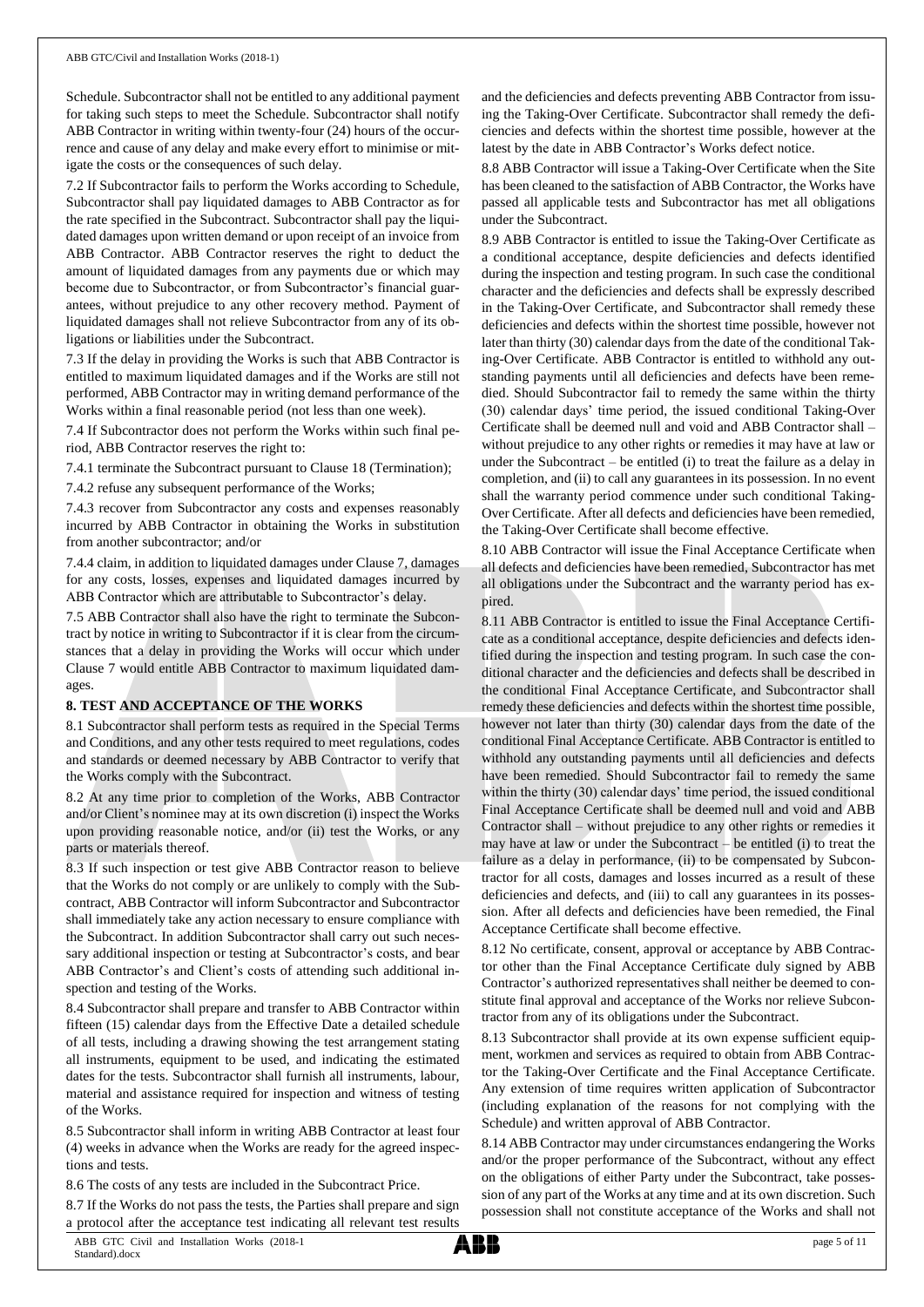relieve Subcontractor of any obligations or liabilities under the Subcontract.

8.15 Subcontractor shall remain fully responsible for the Works compliance with the Subcontract. This applies whether or not ABB Contractor has exercised its right of approval, inspection, testing and/or test sampling and shall not limit Subcontractor's obligations under the Subcontract. For the avoidance of doubt, approval, inspection, testing or test sampling of Works by ABB Contractor shall not exempt Subcontractor from or limit Subcontractor's warranties or liability in any way.

## **9. SUSPENSION OF THE SUBCONTRACT**

9.1 ABB Contractor may at its own discretion suspend performance of the Subcontract at any time for convenience for a period of ninety (90) calendar days in the aggregate without any compensation to Subcontractor. In case the suspension extends beyond ninety (90) calendar days, Subcontractor shall be compensated by ABB Contractor for direct and reasonable costs incurred by such suspension, such as costs of protection, storage and insurance. The agreed time for performance of the Subcontract or the concerned part thereof shall be extended by the time of the suspension.

9.2 If the suspension of the Subcontract is caused or requested by Client, Subcontractor shall be entitled only to a compensation as specified in the Subcontract and to the extent paid by Client.

9.3 Subcontractor shall suspend the performance of the Subcontract or any part thereof, including postponing the performance of the Works, for such times and in such manner as ABB Contractor considers necessary (i) for proper HSE performance, or (ii) due to any default by Subcontractor. Subcontractor shall bear all costs and be liable for the delay arising from such suspension.

9.4 During any suspension Subcontractor shall properly protect, insure and secure the Works.

9.5 Subcontractor shall make every effort to minimise the consequences of any suspension.

9.6 Subcontractor shall not suspend performance of the Subcontract.

# **10. FORCE MAJEURE**

10.1 Neither Party shall be liable for any delay or failure to perform its obligations under the Subcontract if the delay or failure results from an event of Force Majeure, provided that the affected Party serves notice to the other Party within five (5) calendar days from occurrence of such Force Majeure event.

10.2 Force Majeure means the occurrence of any of the following events, provided that they are unforeseeable and beyond the control of the affected Party: flood, earthquake, volcanic eruption, war (whether declared or not), or terrorism.

10.3 The affected Party shall provide continuous updates on status and efforts to resolve the delay, and shall ultimately be entitled to an extension of time only, but no monetary compensation for the delay. Each Party shall use reasonable endeavours to minimise the effects of the Force Majeure event.

10.4 If a Force Majeure exceeds twelve (12) months, either Party may terminate the Subcontract forthwith by written notice to the other Party without liability.

# **11. WARRANTY AND REMEDIES**

11.1 Subcontractor warrants that:

11.1.1 the Works comply with the Subcontract, including but not limited to the specifications stipulated therein and Subcontractor's responsibilities as defined in Clauses 3 and 4;

11.1.2 the Works are fit for the particular purpose of the Project, whether expressly or impliedly made known to Subcontractor in the Subcontract;

11.1.3 the Works comply with good engineering practices;

11.1.4 the Works retain the functionality and performance as expected by Client;

11.1.5 the Works remain free from defects in material and equipment during the warranty period; and

11.1.6 the Works remain free from defects in labour and services during the warranty period.

11.2 The warranty period is thirty-six (36) months from the date ABB Contractor has obtained the Provisional Acceptance Certificate. If Provisional Acceptance Certificate cannot be achieved through no fault of Subcontractor, the warranty period shall be forty-eight (48) months from the date of issuance of Taking-Over Certificate for the respective Works, and in the absence of such Taking-Over Certificate, the warranty period shall be forty-eight (48) months from completion of the Works, which shall be achieved when the Works have been completed in accordance with the Subcontract, except for any outstanding work which is not attributable to Subcontractor's failure. Notwithstanding the foregoing, if the applicable law foresees a longer warranty period for the structural portion of the Works, such longer warranty period shall apply.

11.3 In case of a breach of warranty specified in Clauses 11.1.1– 11.1.5, the entire warranty period of Clause 11.2 shall restart upon Client's and/or ABB Contractor's written confirmation that the Works are no longer defective. In case of a breach of warranty specified in Clause 11.1.6, the warranty period shall be extended by a time period which is equal to the time period from ABB Contractor's notice of breach of warranty to Subcontractor until ABB Contractor notifies Subcontractor in writing that the breach has been successfully remedied. For all other parts of the Works which cannot be used for the purposes of the Project as a result of a defect or damage, the same warranty extension shall apply.

11.4 Subcontractor shall, during a period of three (3) years after expiry of the warranty period, remain responsible for and remedy any defects in the Works which have not been detected by inspections or tests carried out and did not otherwise become obvious before the expiry of the warranty period, but are the result of non-compliance of the Works with the Subcontract prior to the expiry of the warranty period (hidden/latent defects).

11.5 Subcontractor assigns, transfers and conveys to ABB Contractor all of its rights, title and interests under all warranties with respect to the Works.

11.6 In case of non-compliance with the warranty provided under this Clause 11, or in case of any other breach of the Subcontract, ABB Contractor may at its own discretion enforce any or more of the following remedies at Subcontractor's expense:

11.6.1 to give Subcontractor the opportunity to carry out any additional work necessary to ensure that the Subcontract is fulfilled within twenty (20) calendar days from ABB Contractor's notice. If not otherwise agreed in writing, such remedial work requires acceptance by ABB Contractor;

11.6.2 to obtain prompt repair or replacement of the non-compliant Works by other Works conforming with the Subcontract, or to obtain such personnel in such numbers necessary for the proper and timely execution and completion of the Works. All costs, including but not limited to costs of transportation to Site, disassembly, cleaning, upgrade, assembly, installation, testing, inspection, insurance, completion, and acceptance, which are connected with correcting defects or damages shall be to Subcontractor's account. This covers the time period until issuance of the Final Acceptance Certificate;

11.6.3 to carry out (or to instruct a third party to carry out) any additional work necessary to make the Works comply with the Subcontract;

11.6.4 to refuse any further Works, but without exemption from Subcontractor's liability for the defective Works, for which ABB Contractor shall be entitled to a price reduction instead of requiring their correction, replacement or removal. A Variation Order shall be issued to reflect an equitable reduction in the Subcontract Price. Such adjustments shall be effected whether or not final payment has been made;

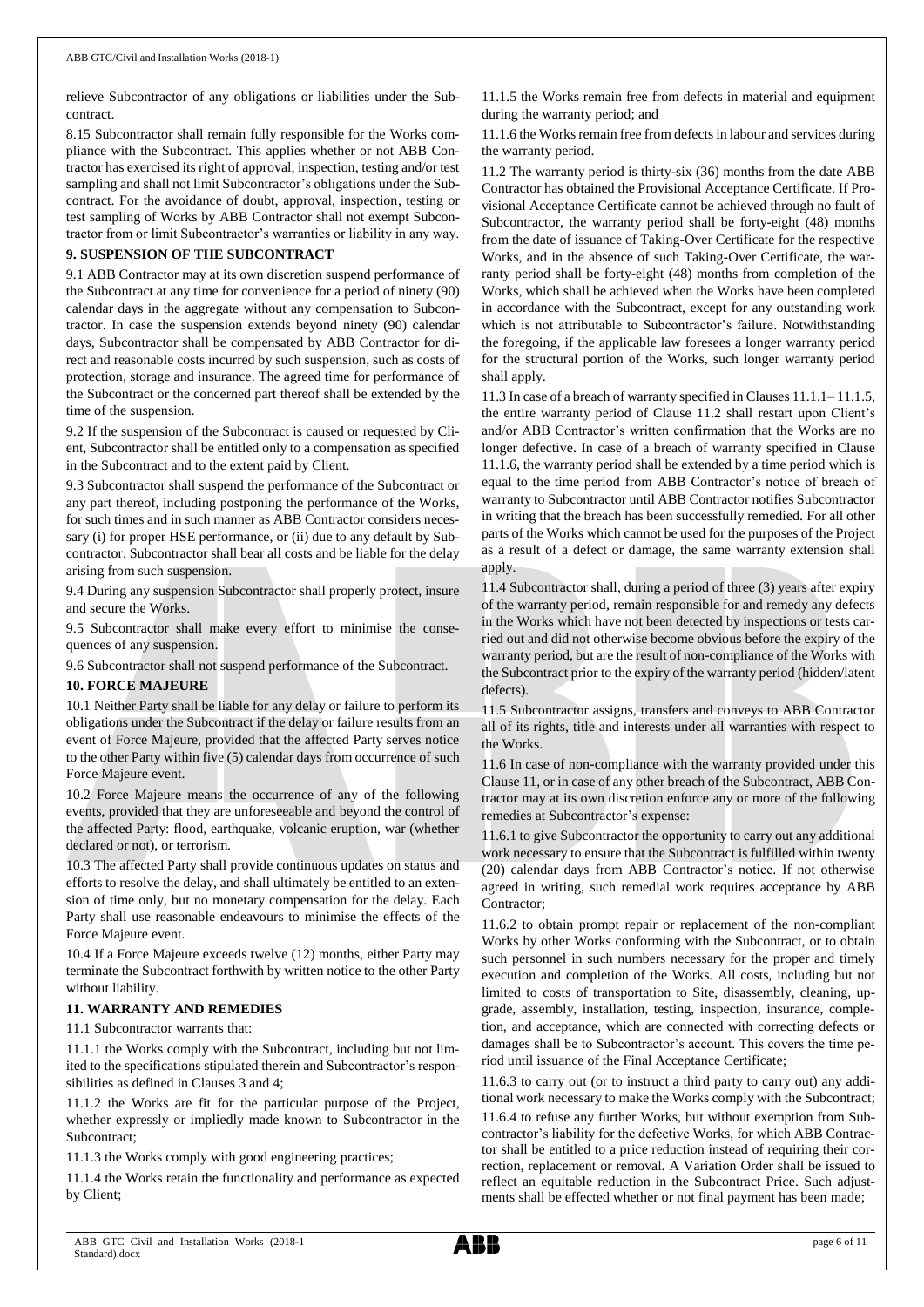11.6.5 to claim such costs and damages as may have been sustained by ABB Contractor as a result of Subcontractor's breach;

11.6.6 to terminate the Subcontract in accordance with Clause 18.1.

11.7 The rights and remedies available to ABB Contractor under the Subcontract are cumulative and are not exclusive of any rights or remedies available under warranty, at law or in equity.

## **12. STEP IN**

If Subcontractor fails to perform the Works or any part thereof in accordance with the Subcontract, including but without limitation to the Schedule, and if Subcontractor fails to take satisfactory actions (acceptable to ABB Contractor) to commence correction within seven (7) calendar days after receipt of written notice from ABB Contractor, ABB Contractor may, at its own discretion and in addition to any other remedy or rights it may have, take the Works (or relevant part thereof) and employ other subcontractors to complete the Works (or relevant part thereof) or complete it by using its own resources. Any such work shall be performed at Subcontractor's risk and expense. ABB Contractor shall have the right to take possession at Subcontractor's premises of any uncompleted part of the Works and use all drawings, technical information related to the Works, materials, equipment and other property provided (or to be provided) or used by Subcontractor and use it as ABB Contractor deems fit in order to complete the Works. If ABB Contractor's costs for so completing the Works exceed the amount which would have been due to Subcontractor if the Works had been completed by it, Subcontractor shall pay the amount in excess of the Subcontract Price to ABB Contractor, who otherwise may deduct such amount from any money that is or will become due to Subcontractor or from any of Subcontractor's financial guarantees.

# **13. SUBCONTRACT PRICE, PAYMENT, INVOICING**

13.1 The Subcontract Price is deemed to cover all obligations of Subcontractor under the Subcontract and includes the costs of the Works specified and all other costs necessary for the performance of the Works, including but not limited to supervision, fees, taxes, duties, transportation, profit, overhead, licenses, permits, and travel, whether indicated or described or not.

13.2 The prices stipulated in the Subcontract are firm unless amended in a Variation Order.

13.3 The payment terms and the applicable procedures are specified in the Subcontract.

13.4 Subcontractor shall submit invoices in an auditable form, complying with applicable laws, generally accepted accounting principles and ABB Contractor requirements, containing the following minimum information: Subcontractor name, address and reference person including contact details; invoice date; invoice number; Order number and Subcontractor number; address of ABB Contractor; quantity; specification of Works; price (total amount invoiced); currency; tax or VAT amount; tax or VAT number; Authorized Economic Operator and/or Approved Exporter Authorization number and/or other customs identification number, if applicable.

13.5 Invoices shall be issued to ABB Contractor and be accompanied by interim release of liens or encumbrances. The submission of an invoice is deemed to be a confirmation by Subcontractor that it has no additional claims, except as may already have been submitted in writing, for anything that has occurred up to and including the last day of the period covered by such invoice.

13.6 Subcontractor shall make payment in due time for all equipment and labour used in connection with the performance of the Subcontract in order to avoid the imposition of any liens or encumbrances against any portion of the Works and/or the Project. In case of the imposition of such liens or encumbrances by any person who has supplied such equipment or labour, or by any other person claiming by, through or under Subcontractor, Subcontractor shall, at its own expense, promptly take all action necessary to cause such liens or encumbrances to be released or discharged. Upon ABB Contractor's request, Subcontractor shall furnish satisfactory evidence to verify compliance with the above.

In the alternative, ABB Contractor may at its own discretion pay to release the lien and withhold such amounts from Subcontractor.

13.7 ABB Contractor reserves the right to withhold the whole or part of any payment to Subcontractor which, in the opinion of ABB Contractor, is necessary for protection of ABB Contractor from loss on account of claims against Subcontractor, or failure by Subcontractor to make due payments to its subcontractors or employees, or not having paid taxes, dues or social insurance contributions. ABB Contractor reserves the right to set off such amount owed to Subcontractor, or withhold payment for Works not performed in accordance with the Subcontract. However, Subcontractor has no right to set off any amounts owed by ABB Contractor to Subcontractor, unless approved by ABB Contractor in writing.

13.8 Unless otherwise agreed with or instructed by ABB Contractor in writing, Subcontractor shall carry on and maintain the timely performance of the Works during arbitration and any dispute or disagreement with ABB Contractor, including but without limitation to a dispute or disagreement about ABB Contractor's withholding of payments due to Subcontractor.

## **14. FINANCIAL GUARANTEES**

14.1 Subcontractor shall submit financial guarantees as required in the Special Terms and Conditions, within fifteen (15) calendar days from Effective Date. The guarantees shall be issued by reputable banks accepted by ABB Contractor. The guarantees shall be unconditional, irrevocable and payable on first demand. Subcontractor's failure to provide such guarantees shall entitle ABB Contractor to claim compensation for costs and damages as may have been sustained by ABB Contractor as a result of such failure, without prejudice to any other rights ABB Contractor may have under the Subcontract. ABB Contractor may at its own discretion seek additional security from Subcontractor, such as a parent company or bank guarantee, in a form as provided in the Annexes.

14.2 The financial guarantees shall remain valid until issuance of the Final Acceptance Certificate. However, in case an advance payment guarantee is submitted, such guarantee shall remain valid until issuance of the Taking-Over Certificate.

14.3 If the Parties agree on increased prices, the financial guarantees shall be increased proportionally within twenty (20) calendar days from ABB Contractor's written confirmation of the increased prices, or otherwise the equivalent amount shall be deducted from each invoice and become reimbursable upon issuance of the Final Acceptance Certificate.

14.4 All costs related to financial guarantees are to the account of Subcontractor.

# **15. DOCUMENTATION**

15.1 Subcontractor shall at its expense:

15.1.1 submit, as part of the Works, the Subcontractor Documentation. Delay in submitting the Subcontractor Documentation is regarded a delay in providing the Works;

15.1.2 prepare translations into English and/or any other language if so required by ABB Contractor;

15.1.3 immediately upon receipt of Client's and/or ABB Contractor's technical specification, carefully check such specifications and promptly notify ABB Contractor of any errors, omissions or discrepancies. ABB Contractor shall not bear any costs or liability in relation to any errors, omissions or discrepancies which Subcontractor ought to have found;

15.1.4 provide ABB Contractor with updated copies of the drawings ("as-built") and specifications showing all changes made during the performance of the Subcontract;

15.1.5 prior to (and as a condition for) issuance of the Taking-Over Certificate or, if earlier, at the dates set out in the Subcontract, furnish to ABB Contractor one set of drawings showing all changes during the performance of the Works.

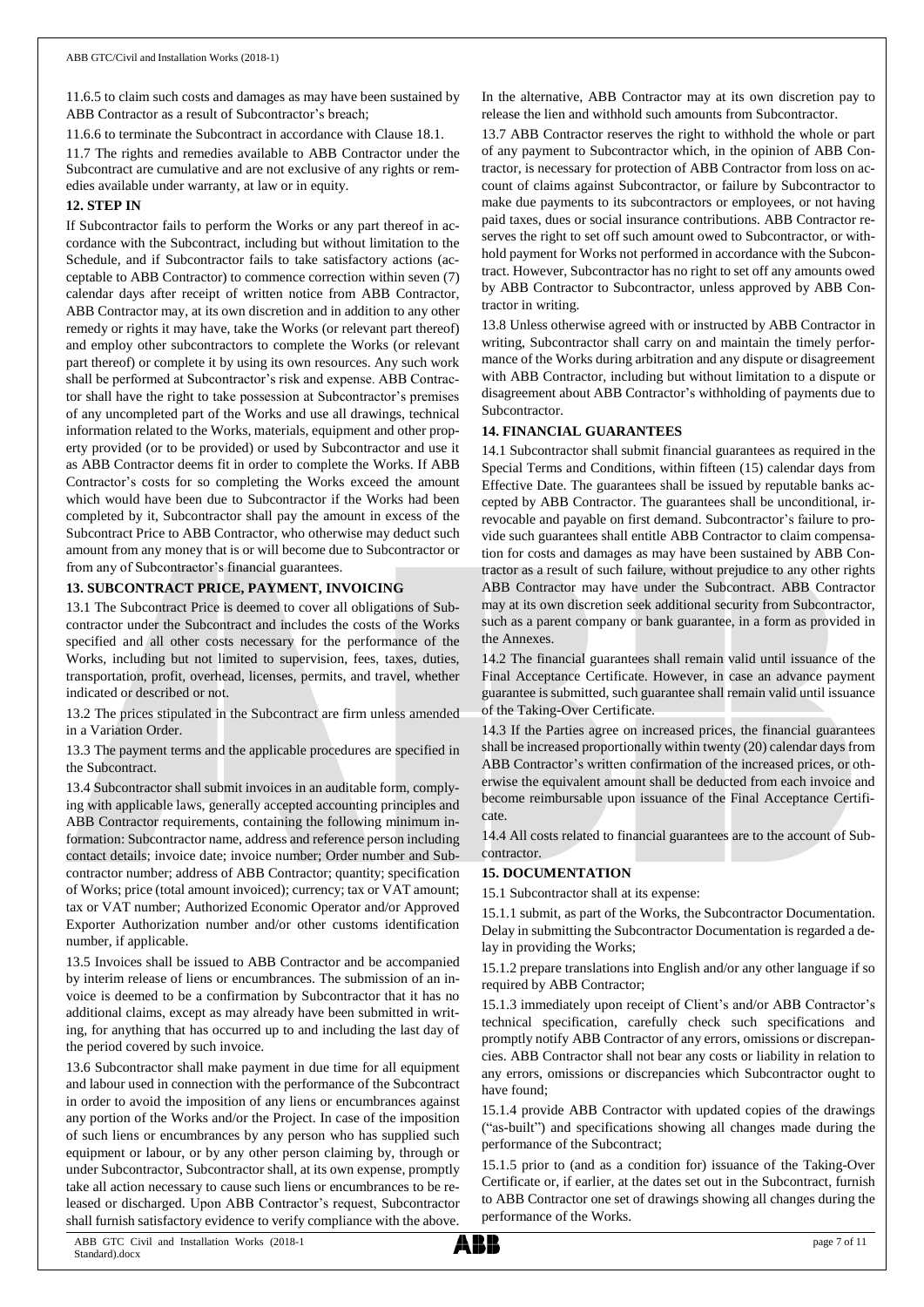15.2 Where certificates are required, Subcontractor shall submit such certificates at its expense and in accordance with ABB Contractor's instructions. Certificates are subject to approval by ABB Contractor, and Subcontractor shall not perform the Works represented by such certificates without such approval. Certificates shall identify the certified Works and include but not be limited to the following information: Subcontractor's name, name of the item, manufacturer's name, reference to the appropriate drawing, technical specification section and paragraph number.

15.3 All Subcontractor Documentation is subject to approval by ABB Contractor. Subcontractor is not entitled to any compensation for Works performed prior to such approval to the extent that Works have to be modified as a result of ABB Contractor's comments.

15.4 ABB Contractor shall comment on Subcontractor Documentation within the time period specified in the Subcontract, provided that the Subcontractor Documentation is in a status that enables ABB Contractor to decide if the Subcontractor Documentation is to be approved or revised.

15.5 Subcontractor Documentation commented by ABB Contractor shall be corrected and resubmitted for approval within seven (7) calendar days from the date of receipt of ABB Contractor's comments.

15.6 Approvals by ABB Contractor do not constitute acceptance of the details, general design, calculations, analyses, test methods, certificates, materials or other concerned items of the Works and do not relieve Subcontractor from full compliance with the Subcontract. Final acceptance of the Works is exclusively subject to issuance of the Final Acceptance Certificate.

15.7 Any drawings and documents provided by ABB Contractor remain the exclusive property of ABB Contractor and shall not be used by Subcontractor for any other purpose than performing the Subcontract. Such drawings and documents shall not be copied, reproduced or transmitted in whole or in part to any third party without the prior written consent of ABB Contractor. All drawings and documents provided by ABB Contractor shall be returned upon ABB Contractor's request. 15.8 Subcontractor shall keep all Subcontractor Documentation at least for ten (10) years after issuance of the Taking-Over Certificate or any such longer time required by applicable law.

## **16. LIABILITY AND INDEMNITY**

16.1 Subcontractor shall indemnify ABB Contractor and Client against all liabilities, losses, damages, injuries, costs, actions, suits, claims, demands, charges or expenses whatsoever arising in connection with death or injury suffered by persons employed by Subcontractor or any of its subcontractors.

16.2 Without prejudice to applicable mandatory law, Subcontractor shall, without limitation, indemnify and hold harmless ABB Contractor and Client from all liabilities, damages, costs, losses or expenses incurred as a result of Subcontractor's breach of the Subcontract. Subcontractor shall, without limitation, indemnify and hold harmless ABB Contractor from any claim made by a third party against ABB Contractor in connection with the Works, including but without limitation to claims that such Works infringe a third party's Intellectual Property Rights. Upon ABB Contractor's request, Subcontractor shall assume and pay for the defence of ABB Contractor against any third party claims.

16.3 Subcontractor assumes full responsibility for the acts or omissions of its employees and/or subcontractors as if such acts or omissions were those of Subcontractor.

16.4 ABB Contractor reserves the right to set off any claims under the Subcontract against any amounts owed to Subcontractor.

## **17. INSURANCE**

17.1 Until issuance of the Final Acceptance Certificate and as required in the Special Terms and Conditions, Subcontractor shall maintain at its expense with reputable and financially sound insurers acceptable to ABB Contractor the following type of insurances: public liability insurance, statutory worker's compensation/employer's liability insurance.

17.2 All insurance policies shall be endorsed to include ABB Contractor as additional insured and provide a waiver of insurer's right of subrogation in favour of ABB Contractor. All insurance policies and waivers of recourse shall, upon request by ABB Contractor, be extended to also similarly apply to Client. Subcontractor shall no later than the Effective Date provide to ABB Contractor certificates of insurance as well as confirmation that premiums have been paid. Subcontractor shall also provide upon ABB Contractor's request copies of such insurance policies.

17.3 In case of loss or damage related to the covers in Clause 17, all deductibles shall be to Subcontractor's account.

17.4 Subcontractor shall furnish notice to ABB Contractor within thirty (30) calendar days of any cancellation or non-renewal or material change to the terms of any insurance.

17.5 All Subcontractor policies (except worker's compensation/employer's liability) are considered primary insurance and any insurance carried by ABB Contractor shall not be called upon by Subcontractor's insurers to contribute or participate on the basis of contributing, concurrent, double insurance or otherwise.

17.6 Should Subcontractor fail to provide insurance certificates and maintain insurance according to Clause 17, ABB Contractor may procure such insurance cover at Subcontractor's expense.

17.7 Any compensation received by Subcontractor shall be applied towards the replacement and/or restoration of the Works.

17.8 Nothing in this Clause 17 shall relieve Subcontractor from any liability towards ABB Contractor. The insured amounts cannot be considered as limitation of liability.

## **18. TERMINATION**

18.1 ABB Contractor may at its own discretion terminate the Subcontract for convenience in whole or in part at any time with immediate effect by written notice to Subcontractor. Upon receipt of such notice, Subcontractor shall stop performance of the Subcontract. ABB Contractor shall pay Subcontractor for the Works performed and for the materials purchased for execution of the Works before termination which cannot be used by Subcontractor for other purposes (such Works and materials shall become property of ABB Contractor upon payment), and other verified, proven and direct expenses incurred for discontinuing the Subcontract. However, in no event shall the total amount to be paid by ABB Contractor exceed the amount of accumulated costs as stated in the Special Terms and Conditions, or in the absence thereof the amount due by ABB Contractor at the time of termination according to the Subcontract. Subcontractor shall have no further claim for compensation due to such termination. Subcontractor waives any claim for compensation of loss of anticipated profits.

18.2 ABB Contractor may at its own discretion terminate the Subcontract with immediate effect if:

18.2.1 Subcontractor commits a breach of its obligations under the Subcontract, and fails to remedy that breach within ten (10) calendar days of receiving written notice from ABB Contractor requiring its remedy; or

18.2.2 subject to Clause 7.3, the maximum amount of liquidated damages payable by Subcontractor is reached, or, subject to Clause 7.5, it is clear from the circumstances that a delay will occur in providing the Works which would entitle ABB Contractor to maximum liquidated damages; or

18.2.3 Subcontractor fails to provide, if requested by ABB Contractor, adequate assurance of Subcontractor's future performance, whereby ABB Contractor shall be the sole judge of the adequacy of said assurance; or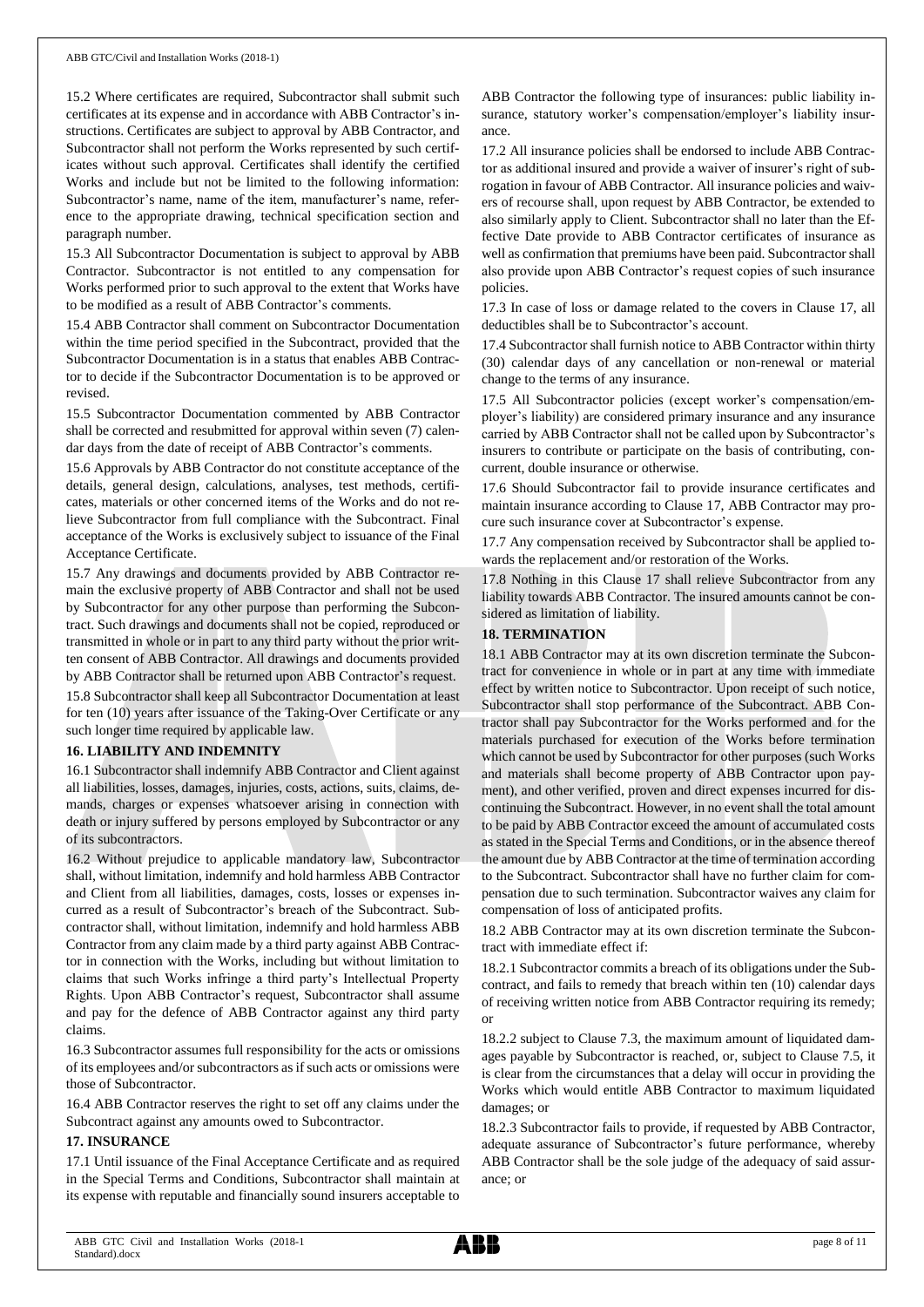18.2.4 there is any adverse change in the position, financial or otherwise, of Subcontractor, whereby and without limitation:

a) Subcontractor becomes insolvent; or

b) an order is made for the winding up of Subcontractor; or

c) documents are filed with a court of competent jurisdiction for the appointment of an administrator of Subcontractor; or

d) Subcontractor makes any arrangement or composition with its creditors, or makes an application to a court of competent jurisdiction for the protection of its creditors in any way; or

18.2.5 Subcontractor ceases, or threatens to cease, performing a substantial portion of its business, whether voluntarily or involuntarily, that has or will have an adverse effect on Subcontractor's ability to perform its obligations under the Subcontract; or

18.2.6 any representation or warranty made by Subcontractor in the Subcontract is not true or inaccurate, and if such lack of truth or accuracy can reasonably be expected to result in an adverse impact on ABB Contractor, unless cured within ten (10) calendar days after the date of written notice of such lack; or

18.2.7 there is a change of control of Subcontractor.

18.3 Upon termination according to Clause 18.2, ABB Contractor shall be entitled to reclaim all sums which ABB Contractor has paid to Subcontractor under the Subcontract and to claim compensation for any costs, losses or damages incurred whatsoever in connection with such termination. Subcontractor shall at its own expense promptly remove from the Site all portions of the Works which are defective or otherwise not conforming to the Subcontract and which have not been corrected, unless removal is waived by ABB Contractor.

18.4 If Subcontractor does not remove the defective or non-conforming Works immediately upon written notice from ABB Contractor, ABB Contractor, at its own discretion, may (or may instruct a third party to) remove and store them at the expense of Subcontractor. If Subcontractor does not pay the costs of such removal and storage within ten (10) calendar days thereafter, ABB Contractor may upon ten (10) additional calendar days' written notice at its own discretion sell such items at auction or at private sale and account for the net proceeds thereof, after deducting all costs of such sale and other costs that should have been borne by Subcontractor. If such sales do not cover all costs of sale and other costs which Subcontractor should have borne, the difference shall be charged to Subcontractor. If payments then or thereafter due to Subcontractor are not sufficient to cover such amount, Subcontractor shall pay the difference to ABB Contractor.

18.5 Upon termination according to Clause 18.2, ABB Contractor, at its own discretion, may (or may employ other suppliers to) complete the Subcontract. Any such work shall be performed at Subcontractor's risk and expense. ABB Contractor may at its own discretion take possession at Subcontractor's premises and/or at Site of any uncompleted part of the Works and use all Subcontractor Documentation, Subcontractor Equipment and other property provided (or to be provided) or used by Subcontractor and use it as ABB Contractor deems fit in order to complete the Works. If ABB Contractor's costs for so completing the Works exceed the amount which would have been due to Subcontractor had the Works been completed by Subcontractor, Subcontractor shall pay the amount of such excess to ABB Contractor or it shall be deducted from any money due or money that will become due to Subcontractor or from any of Subcontractor's financial guarantees.

18.6 Upon termination according to Clause 18.2, ABB Contractor may enter into, and Subcontractor shall undertake to assign, any agreements with Subcontractor's subcontractors. Any costs related to such assignments shall be to the account of Subcontractor.

18.7 In case the Main Contract is terminated for reasons other than Subcontractor's performance and if ABB Contractor, as a result thereof, terminates the Subcontract, compensation to be paid to Subcontractor shall correspond to the compensation paid by Client to ABB Contractor for the respective part of the Subcontract.

18.8 On termination of the Subcontract, Subcontractor shall immediately deliver to ABB Contractor all copies of information or data provided by ABB Contractor to Subcontractor for the purposes of the Subcontract. Subcontractor shall certify to ABB Contractor that Subcontractor has not retained any copies of such information or data.

18.9 On termination of the Subcontract, Subcontractor shall immediately deliver to ABB Contractor all specifications, programs and other information, data, and Subcontractor Documentation regarding the Works which exist in any form whatsoever at the date of such termination, whether or not then complete.

18.10 Termination of the Subcontract, however arising, shall not affect or prejudice the accrued rights of the Parties as at termination.

## **19. COMPLIANCE, INTEGRITY**

19.1 Subcontractor shall perform the Works in compliance with all relevant laws, regulations, and codes of practice.

19.2 Subcontractor and its subcontractors must comply with the ABB Lists of Prohibited and Restricted Substances and with the reporting and other requirements regarding Conflict Minerals made available under **[www.abb.com](http://www.abb.com/) – Supplying – Material Compliance** or otherwise and shall provide ABB Contractor with documents, certificates and statements as requested. Any statement made by Subcontractor to ABB Contractor (whether directly or indirectly) with regard to materials used for or in connection with the Works shall be deemed to be a representation under the Subcontract.

19.3 Subcontractor represents and warrants that it is and will remain fully compliant with all applicable trade and customs laws, regulations, instructions, and policies, including, but not limited to, satisfying all necessary clearance requirements, proofs of origin, export and import licenses and exemptions from, and making all proper filings with appropriate governmental bodies and/or disclosures relating to the provision of services, the release or transfer of goods, hardware, software and technology.

19.4 No material or equipment included in or used for the Works must originate from any company or country listed in any relevant embargo issued by the authority in the country where the Works shall be used or an authority otherwise having influence over the equipment and material forming part of the Works. If any of the Works are or will be subject to export restrictions, it shall be Subcontractor's responsibility to promptly inform ABB Contractor in writing of the particulars of such restrictions.

19.5 Both Parties warrant that each will not, directly or indirectly, and that each has no knowledge that other persons will, directly or indirectly, make any payment, gift or other commitment to its customers, to government officials or to agents, directors and employees of each Party, or any other party in a manner contrary to applicable laws (including but not limited to the U. S. Foreign Corrupt Practices Act, the UK Bribery Act 2010 and, where applicable, legislation enacted by member states and signatories implementing the OECD Convention Combating Bribery of Foreign Officials), and shall comply with all relevant laws, regulations, ordinances and rules regarding bribery and corruption. Nothing in the Subcontract shall render either Party or any of its Affiliates liable to reimburse the other for any such consideration given or promised.

19.6 Subcontractor herewith acknowledges and confirms that Subcontractor has received a copy of ABB's Code of Conduct and ABB's Supplier Code of Conduct or has been provided information on how to access both ABB Codes of Conduct online under **[www.abb.com/Integ](http://www.abb.com/Integrity)[rity](http://www.abb.com/Integrity)**. Subcontractor agrees to perform its contractual obligations in accordance with both ABB Codes of Conduct.

19.7 ABB has established reporting channels where Subcontractor and its employees may report suspected violations of applicable laws, policies or standards of conduct: Web portal: **[www.abb.com/Integrity](http://www.abb.com/Integrity) – Reporting Channels**; contact details specified on this Web portal.

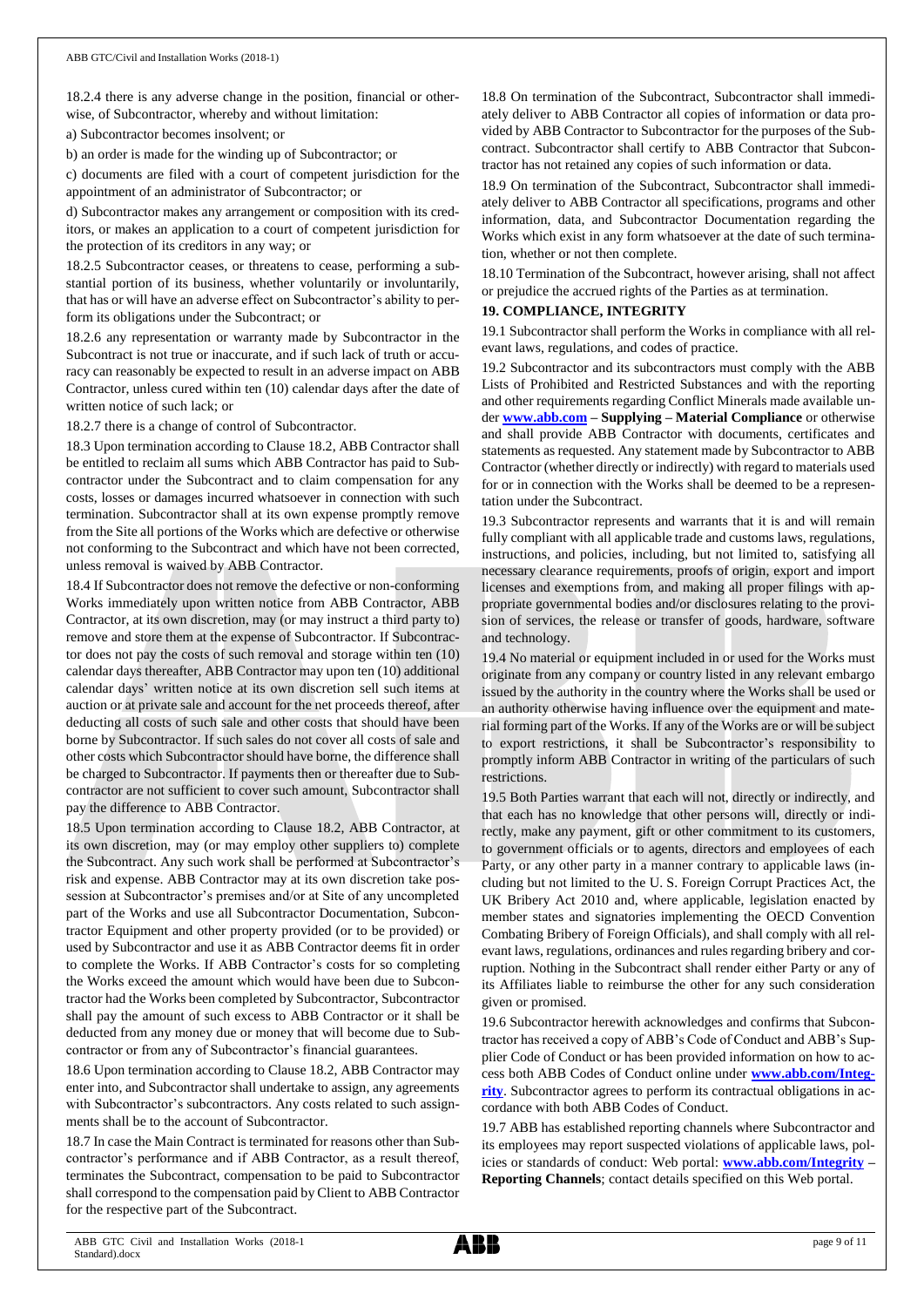19.8 Any violation of an obligation contained in this Clause 19 is a material breach of the Subcontract and entitles the other Party to terminate the Subcontract with immediate effect and without prejudice to any further rights or remedies available thereunder or at law. Notwithstanding anything to the contrary in the Subcontract, Subcontractor shall, without limitation, indemnify and hold harmless ABB Contractor from all liabilities, damages, costs or expenses incurred as a result of any such violation and/or termination of the Subcontract, or arising from export restrictions concealed by Subcontractor.

# **20. ASSIGNMENT AND SUBCONTRACTING**

20.1 Subcontractor shall neither assign, nor transfer, encumber nor subcontract the Subcontract, nor any parts thereof (including any monetary receivables from ABB Contractor) without prior written approval of ABB Contractor.

20.2 ABB Contractor may at its own discretion assign, transfer, encumber, subcontract or deal in any other manner with the Subcontract or parts thereof to its Affiliates.

#### **21. NOTICES AND COMMUNICATION**

21.1 Any notice shall be given in the language of the Subcontract by registered mail, courier, fax or by e-mail to the address of the relevant Party as stated in the Subcontract or to such other address as such Party may have notified in writing. E-mail and fax require written confirmation of the receiving Party.

21.2 ABB Contractor's and Subcontractor's representatives shall have weekly meetings at Site starting in the first week of execution of the Works at Site, or whenever requested by ABB Contractor, to discuss matters relating to the performance of the Works. Subcontractor shall ensure that its representatives attending such meetings are competent and authorised to discuss and decide such matters, and have available all information and documents which may be required. ABB Contractor's representative shall prepare minutes for every meeting and submit them to Subcontractor's representative for comments and approval. Subcontractor's representative shall reply to the draft minutes within seventy-two (72) hours of receipt, otherwise, ABB Contractor's draft minutes shall be deemed approved and final.

## **22. WAIVERS**

Failure to enforce or exercise any term of the Subcontract does not constitute a waiver of such term and does not affect the right later to enforce such or any other term therein contained.

## **23. GOVERNING LAW AND DISPUTE SETTLEMENT**

23.1 The Subcontract is governed by the laws of the country (and/or the state, as applicable) where ABB Contractor is registered, however under exclusion of its conflict of law rules and the United Nations Convention on International Sale of Goods.

23.2 If ABB Contractor and Subcontractor are registered in the same country, any dispute arising in connection with the Subcontract which cannot be settled amicably or by mediation shall be submitted for resolution to the jurisdiction of the competent courts at ABB Contractor's place of registration.

23.3 If ABB Contractor and Subcontractor are registered in different countries, any dispute arising in connection with the Subcontract which cannot be settled amicably or by mediation shall be finally settled under the Rules of Arbitration of the International Chamber of Commerce by three arbitrators appointed in accordance therewith. Place of arbitration shall be ABB Contractor's place of registration. The language of the proceedings and of the award shall be English. The decision of the arbitrators is final and binding upon both Parties, and neither Party may appeal for revision.

23.4 Subcontractor shall keep such contemporary records as may be necessary to substantiate any claim. Without admitting ABB Contractor's liability, ABB Contractor may at its own discretion, after receiving any claim notice from Subcontractor, monitor the record-keeping and instruct Subcontractor to keep further contemporary records. ABB

Contractor is entitled either itself or using such reputable and competent agents or representatives as it may authorize at its own discretion to audit the systems and retain records of Subcontractor specific to the Subcontract and Subcontractor shall ensure that ABB Contractor has similar rights to audit the systems and retain the records of any Subcontractor's subcontractors. No such audit or inspection shall relieve Subcontractor of liability or responsibility.

# **24. CONFIDENTIALITY, DATA SECURITY, DATA PROTECTION**

24.1 Subcontractor shall keep in strict confidence all ABB Contractor Data and any other information concerning ABB Contractor's or its Affiliates' business, their products and/or their technologies which Subcontractor obtains in connection with the Works to be performed (whether before or after acceptance of the Subcontract). Subcontractor shall restrict disclosure of such confidential material to such of its employees, agents or subcontractors or other third parties as need to know the same for the purpose of the performance of the Works to ABB Contractor. Subcontractor shall ensure that such employees, agents, subcontractors or other third parties are subject to and comply with the same obligations of confidentiality as applicable to Subcontractor and shall be liable for any unauthorized disclosures.

24.2 Subcontractor shall apply appropriate safeguards, adequate to the type of ABB Contractor Data to be protected, against the unauthorised access or disclosure of ABB Contractor Data and protect such ABB Contractor Data in accordance with the generally accepted standards of protection in the related industry, or in the same manner and to the same degree that it protects its own confidential and proprietary information – whichever standard is higher. Subcontractor may disclose confidential information to Permitted Additional Recipients (which means Subcontractor's authorised representatives, including auditors, counsels, consultants and advisors) provided always that (i) such information is disclosed on a strict need-to-know basis, and (ii) such Permitted Additional Recipients sign with Subcontractor a confidentiality agreement with terms substantially similar hereto or, where applicable, are required to comply with codes of professional conduct ensuring confidentiality of such information. Subcontractor shall comply with, and ensure that the Permitted Additional Recipients comply with, any security procedure, policy or standard provided to Subcontractor by ABB Contractor or any of its Affiliates from time to time, and in particular with the ABB Cyber Security Requirements for Suppliers as made available under **[www.abb.com/Supplying/Cybersecurity](http://www.abb.com/Supplying/Cybersecurity)**, or as otherwise set out in the Subcontract.

24.3 Subcontractor shall not (i) use ABB Contractor Data for any other purposes than for performing the Works, or (ii) reproduce the ABB Contractor Data in whole or in part in any form except as may be required by the respective contractual documents, or (iii) disclose ABB Contractor Data to any third party, except to Permitted Additional Recipients or with the prior written consent of ABB Contractor.

24.4 Subcontractor shall install and update at its own costs required adequate virus protection software and operating system security patches for all computers and software utilized in connection with providing the Works.

24.5 Subcontractor shall inform ABB Contractor without delay about suspicion of breaches of data security or other serious incidents or irregularities regarding any ABB Contractor Data.

24.6 Subcontractor agrees that ABB Contractor is allowed to provide any information received from Subcontractor to any Affiliate of ABB Contractor. Subcontractor shall obtain in advance all necessary approval or consent for ABB Contractor to provide such information to ABB Contractor's Affiliates if such information is confidential for any reason or subject to applicable data protection or privacy laws and regulations.

## **25. SEVERABILITY**

The invalidity or unenforceability of any term of the Subcontract shall not adversely affect the validity or enforceability of the remaining